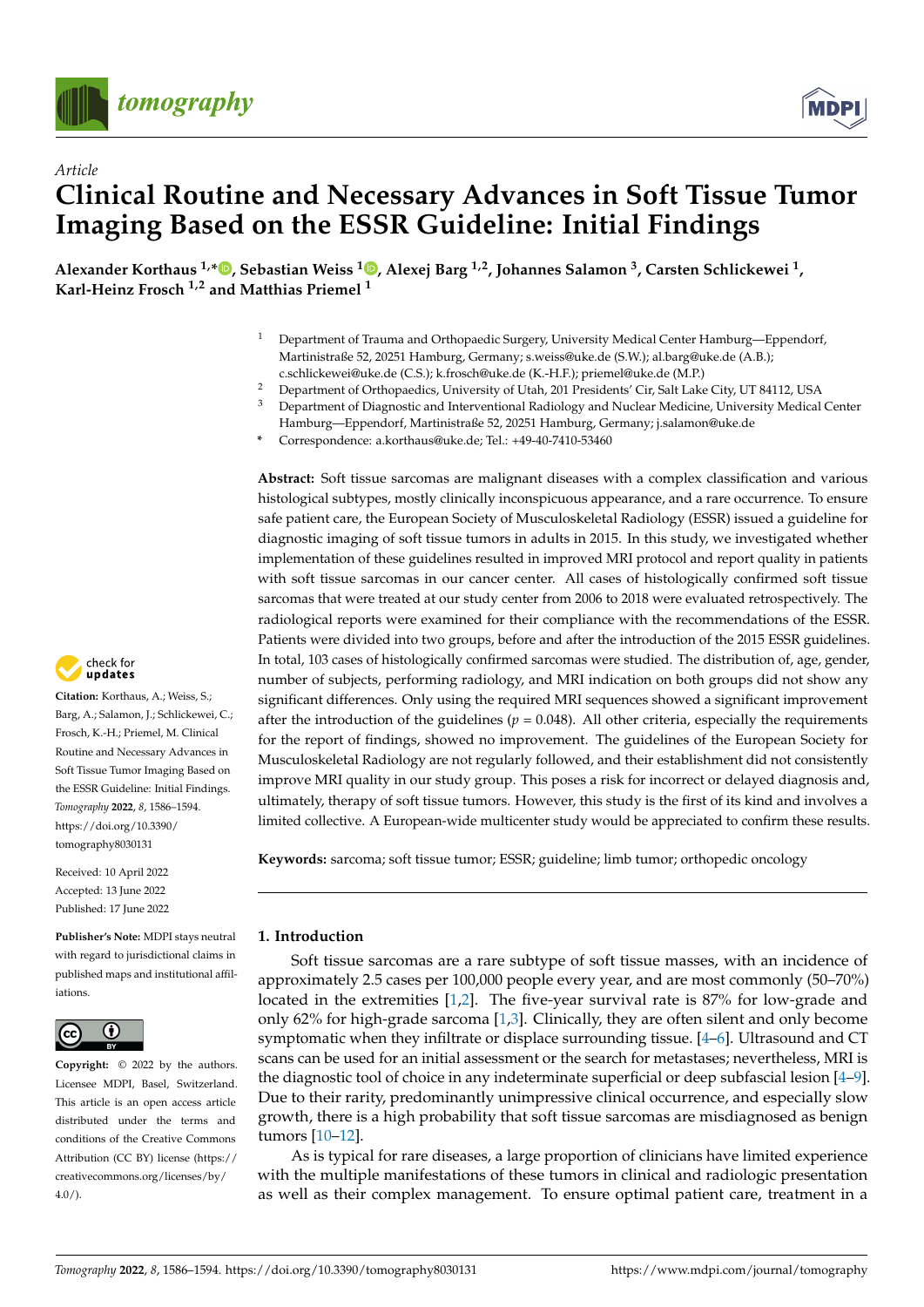specialized sarcoma center is recommended [\[13](#page-7-4)[–16\]](#page-7-5). However, since the initial diagnosis of a mass rarely occurs in a specialized center, guidelines are needed, as guidelines and the standardized diagnostics they create can reduce the risk of missing a tumor that occurs only rarely [\[17\]](#page-7-6). To ensure standardized procedures, identify the mass as a possible sarcoma, and optimize further surgical intervention, the European Society for Musculoskeletal Radiology (ESSR) published a comprehensive guideline in 2015. In this guideline, clear recommendations for technical requirements for MRI and their reports are given [\[7\]](#page-7-7). Precision in biopsy or surgical excision therapy is mainly dependent on high-quality images and detailed MRI reports [\[6\]](#page-7-0). A recent retrospective analysis of 126 patients with soft tissue sarcoma showed frequent deviation from ESSR report guidelines in initial magnetic resonance imaging reports issued from 2012 to 2018 [\[18\]](#page-7-8). In addition, Nijhuis et al. investigated compliance with guidelines for the treatment of sarcomas adopted in 1993 in a consensus meeting of the Dutch Cooperative Group for Soft Tissue Tumors. They found a lack of compliance with the diagnostic recommendations, especially in smaller hospitals [\[19\]](#page-7-9).

Objective: We hypothesize that the introduction of the ESSR guideline has led to the standardization of MRI reports in soft tissue sarcomas through the regular application of the guideline.

## **2. Materials and Methods**

We retrospectively analyzed all cases that were surgically treated for soft tissue masses in the sarcoma center of the University Hospital Hamburg Eppendorf from 2006 to 2018. All subtypes of benign tumors, tumors with inconclusive histopathological results, osseous sarcoma, and all soft tissue sarcomas that were not manifested in the extremities and for which a complete preoperative MRI report was not available were initially excluded (*n* = 1304). Thus, 103 histologically confirmed soft tissue sarcomas with an existent preoperative MRI report could be included. The radiological findings were analyzed according to the European Society of Musculoskeletal Radiology (ESSR) guidelines from 2015. In total, two patient cohorts were formed. The first group (A) included all radiological reports that were issued before the publication of the 2015 guideline, and the second group (B) included all reports conducted after the publication of the guideline. We evaluated whether the parameters recommended by the ESSR were described in the radiological report (Table [1\)](#page-1-0).

<span id="page-1-0"></span>**Table 1.** Technical and content criteria according to the ESSR directive (7).

| <b>Technical Criteria</b>                                                                                                                                                                                   | <b>Report Criteria</b>                                                                                                                                                                                                                                                                                                                                                                                                                                                                                                                                                                                                                                      |
|-------------------------------------------------------------------------------------------------------------------------------------------------------------------------------------------------------------|-------------------------------------------------------------------------------------------------------------------------------------------------------------------------------------------------------------------------------------------------------------------------------------------------------------------------------------------------------------------------------------------------------------------------------------------------------------------------------------------------------------------------------------------------------------------------------------------------------------------------------------------------------------|
| <4 mm slice thickness<br>1,5-3 Tesla<br>Fluid-sensitive fat-saturated and T1-<br>weighted sequences obtained in at least<br>two planes<br>Use of intravenous contrast agent<br>Use of extracorporeal marker | Lesion location<br>Relation to the fascia (superficial, deep),<br>exact anatomical location, with<br>relationship to/infiltration of<br>vessels/nerves, joints and/or bones,<br>muscles/compartments, and distance to<br>the external landmark.<br>Size (in three dimensions)<br>Lesion morphology:<br>Cystic, solid (matrix signal<br>intensity, homogeneity,<br>vascularity, enhancement, with<br>and without necrosis, bleeding)<br>Borders, lobularity,<br>$\left(\begin{array}{c} \end{array}\right)$<br>pseudocapsule, perifocal edema,<br>and surrounding alterations<br>Multiplicity and satellite lesions,<br>( )<br>abnormal proximal lymph nodes |

In addition, we analyzed the indication and MRI request form of the referring physician. The image request was sorted into four categories by an experienced trauma surgeon. The categories included I = unclear swelling/unclear pain,  $II$  = suspicion of benign tumor,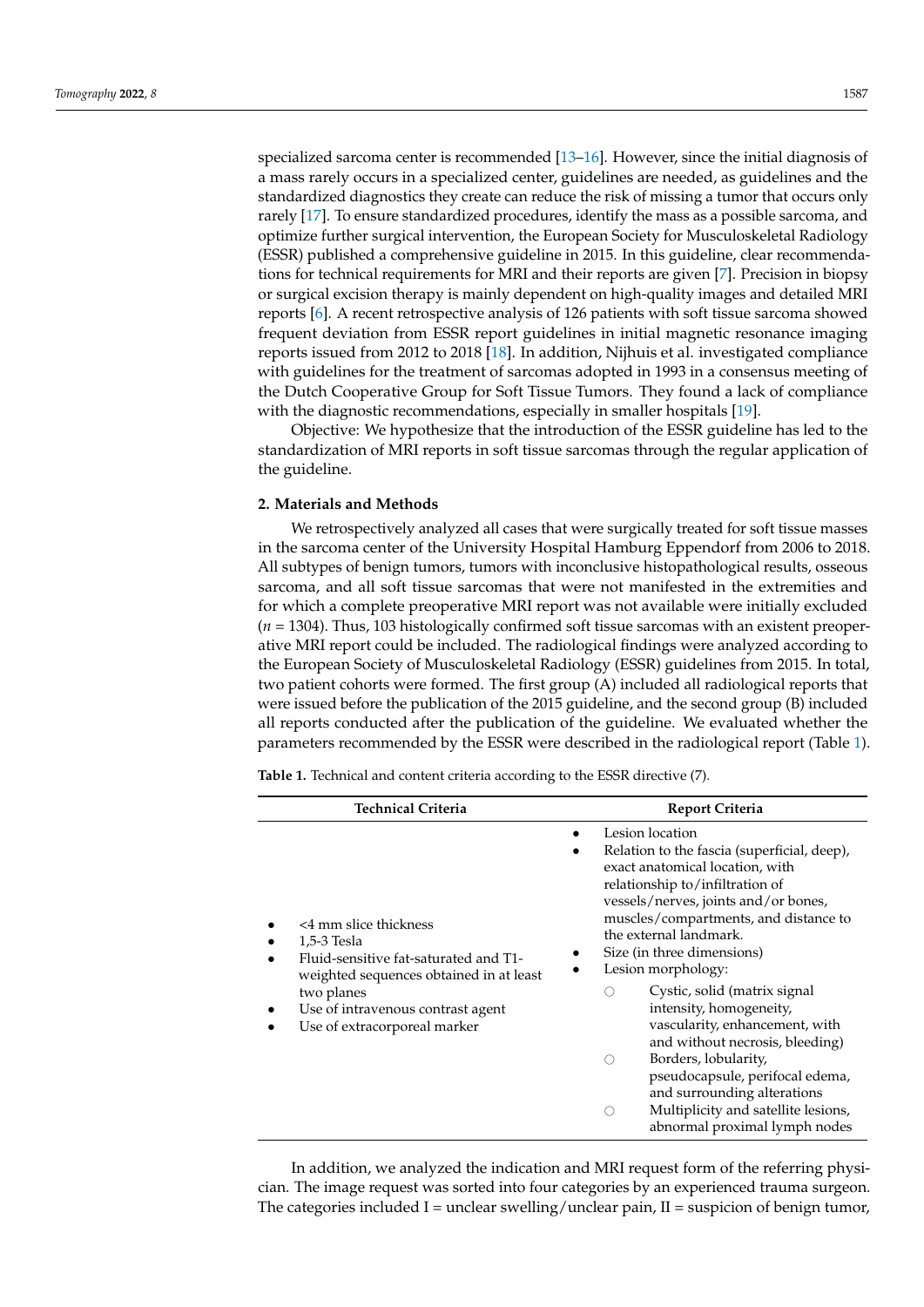$III =$  suspicion of malignant tumor, and  $IV =$  patient for biopsy or surgery. The diagnosis made after MRI was also divided into five groups:  $A =$  sarcoma,  $B =$  malignant tumor other than sarcoma,  $C =$  undifferentiated tumor,  $D =$  lipoma, and  $E =$  benign tumor other than a lipoma. All were histologically diagnosed with sarcomas.

This study was approved by the ethics committee of the regional medical association (WF-095/20).

The reports often used terms other than those listed in the table to describe lesion morphology. In addition, when no lymph node involvement was described, it could not be concluded from the reports whether the lymph nodes were present at all in the MRI section. For these reasons, a detailed analysis proved not to be useful. Therefore, the criteria of lesion morphology were considered to be fulfilled if one of the subitems was fulfilled.

Prior to the final collection of the data, we performed a priory sample size analysis. The following values (expected difference in percentage and standard deviation) were used based on a pilot review of our chart of the first 10 patients:  $4\% \pm 5$ . The required sample size to demonstrate the above difference between the two subcohorts, with an  $\alpha$  of 0.05 and a power of 0.80, was calculated to be 26 patients per study arm/subcohort.

Statistical Analysis: The Shapiro–Wilk test and Smirnov–Kolmogorov tests were performed to verify whether variables were normally distributed. Comparison between unpaired groups with rank data and binomial data was performed using Fisher's exact test and Mann–Whitney rank-sum test, respectively. Comparison between unpaired groups with rank data and binomial data was performed using Pearson's chi-square test and Kruskal–Wallis test, respectively. A priori value  $\leq 0.05$  was considered to be statistically significant. All data were analyzed using IBM SPSS Statistics version 26.0 (IBM, Armonk, NY, USA).

### **3. Results**

Group A included 48 cases (28 male and 20 female). In group B, 25 females and 30 males, amounting to a total of 55 cases were included. There was no significant difference between the two groups in terms of age (*p* = 0.567), gender (*p* = 0.557), or whether MRI was performed in hospitals or radiology practice  $(p = 0.874)$ . No significant difference was also found between the two groups in terms of the distribution of imaging indication ( $p = 0.735$ ) (Table [2\)](#page-2-0). On MRI, the diagnosis of sarcoma was made in only 46 of 103 cases. The correct assessment in the MRI report of malignant tumors was documented in eight cases of the entire collective ( $n = 103$ ). In all other cases, a tumor histologically confirmed as sarcoma was incorrectly assessed as a benign or undifferentiated tumor. No significant difference (*p* = 0.077) in the distribution of MRI diagnosis was found between groups A and B.

<span id="page-2-0"></span>**Table 2.** Demographics of the cohort.

|                                      | <b>All Patients</b>                          | <b>Before Guidelines (A)</b>                 | <b>After Guidelines (B)</b>                | <i>v</i> -Value |
|--------------------------------------|----------------------------------------------|----------------------------------------------|--------------------------------------------|-----------------|
| N                                    | 103 (100%)                                   | $48(46.6\%)$                                 | $55(53.4\%)$                               |                 |
| Gender (m/f)                         | 59/44                                        | 29/19                                        | 30/25                                      | $0.557 +$       |
| Age (years)                          | $58.6 \pm 18.4$<br>$(18.1 \text{ to } 94.2)$ | $59.6 \pm 17.5$<br>$(18.1 \text{ to } 88.5)$ | $57.7 + 19.2$<br>$(20.0 \text{ to } 94.2)$ | $0.567 \pm$     |
| MSK radiologist (university/private) | 17/86                                        | 8/40                                         | 9/46                                       | $0.874 \pm$     |
| Imaging indication $(I/II/III/IV)$   | 65/16/20/2                                   | 32/5/9/2                                     | 33/11/11/0                                 | $0.735 \pm$     |
| MRI diagnosis $(A/B/C/D/E)$          | 46/8/32/11/6                                 | 27/1/13/7/0                                  | 19/7/19/7/6                                | $0.077 \pm$     |

† using Fisher's exact test, ‡ using Mann–Whitney rank sum test, f: female, m: male, MSK: musculoskeletal, I = unclear swelling/unclear pain,  $\overline{II}$  = suspicion of benign tumor,  $III$  = suspicion of malignant tumor,  $IV$  = patient for biopsy or surgery,  $A =$  sarcoma,  $B =$  malignant tumor other than sarcoma,  $C =$  undifferentiated tumor,  $D =$  lipoma,  $E =$  benign tumor other than a lipoma. All were histologically diagnosed with sarcoma.

In data analysis prior to and after the guideline introduction in relation to the required technical criteria, it was found that the criterion "a fluid-sensitive fat-saturated sequence obtained in at least two planes" was met significantly more  $(p = 0.011)$ , as cases increased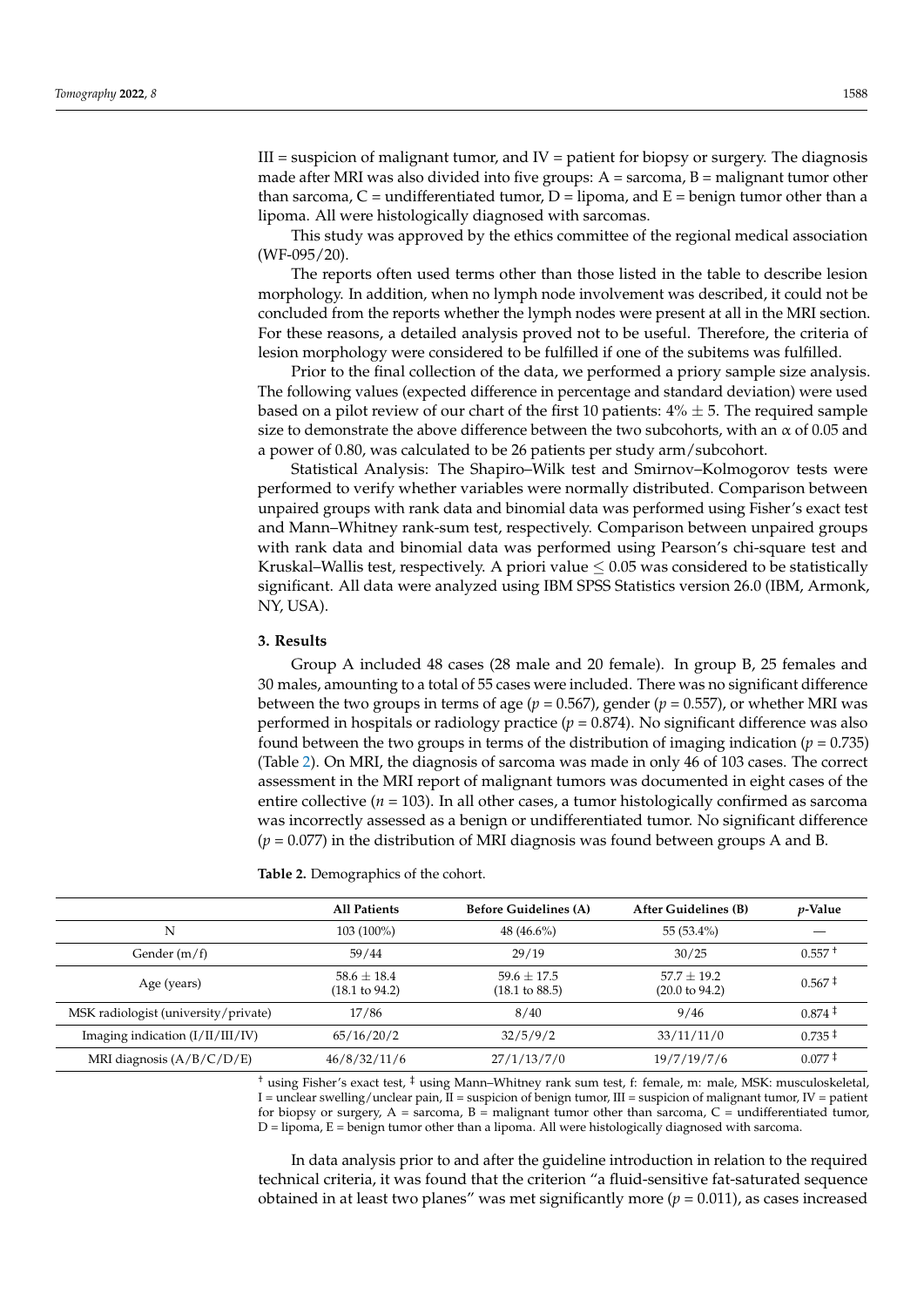from 39.6% to 66.7% (19 to 36). At the same time, an increase in the number of cases with adequate sequences according to the guideline could be observed (an increase by 18.8% from 15 to 28 cases  $p = 0.048$  (Table [3\)](#page-3-0). The use of an extracorporeal marker was not described in any of the MRI reports before or after the guideline was introduced.

|                                                                                                                           | <b>Before Guidelines</b> | <b>After Guidelines</b> | <i>p</i> -Value |
|---------------------------------------------------------------------------------------------------------------------------|--------------------------|-------------------------|-----------------|
| Magnetic flux density<br>$(1,5-3$ Tesla/n.a.)                                                                             | 13/35                    | 22/33                   | $0.212 \pm 1$   |
| A fluid-sensitive fat-saturated<br>sequence and a T1-weighted<br>sequence obtained in at least two<br>planes are applied. | 15                       | 28                      | $0.048 +$       |
| A fluid-sensitive fat-saturated<br>sequence obtained in at least two<br>planes is applied.                                | 19                       | 36                      | $0.011 +$       |
| A T1-weighted sequence is<br>obtained in at least two<br>planes applied.                                                  | 31                       | 38                      | $0.678 +$       |
| Intravenous contrast-enhanced<br>MRI was performed.                                                                       | 45                       | 48                      | $0.331 +$       |

<span id="page-3-0"></span>**Table 3.** Frequency of occurrence in technical criteria before and after guideline publication.

† using Fisher's exact test.

The approximate description of the tumor localization and the main criterion of Lesion morphology were shown to be fulfilled in all reports. Three-dimensional tumor size description showed no significant  $(p = 0.611)$  change after guideline introduction. The requirements for a detailed description of the tumor to its environment were not fully met in any of the cases both before and after the guideline. An increase in the description of the tumor to the bones and joints from 41.7% to 55.6% was recorded, which was not statistically significant. Additionally, in the analysis of the other requirements for the detailed description of the tumor to its environment, no significant increase could be found after the introduction of the guideline (Table [4\)](#page-3-1).

<span id="page-3-1"></span>**Table 4.** Report content criteria before and after guideline publication.

|                                                                                           | <b>Before Guidelines</b> | <b>After Guidelines</b> | <i>p</i> -Value    |
|-------------------------------------------------------------------------------------------|--------------------------|-------------------------|--------------------|
| All requirements for the detailed description of<br>the tumor localization are fulfilled. | 0                        | 0                       |                    |
| Lesion localization is described.                                                         | 48                       | 55                      |                    |
| The size is described in three dimensions.                                                | 32                       | 34                      | $0.611 +$          |
| Lesion morphology is described.                                                           | 48                       | 55                      |                    |
| The tumor relationship to or the infiltration of<br>vessels is described.                 | 17                       | 19                      | 1.000 <sup>†</sup> |
| Tumor relationship to nerves is described.                                                | 7                        | 8                       | $1.000 +$          |
| Tumor relationship to joints and/or bone<br>is described.                                 | 20                       | 30                      | $0.237+$           |
| Tumor relationship to muscles/fascial<br>compartments is described.                       | 37                       | 39                      | $0.509 +$          |

† using Fisher's exact test.

In the subgroup analysis of imaging performed in a radiology practice, compared with imaging performed in hospitals, there was also an improvement in the requirement "a fluid-sensitive fat-saturated sequence and a T1-weighted sequence obtained in at least two planes are applied", with an increase from 32.5% to 58.7% in those performed in a radiology practice. In addition, the criterion was met significantly more in MRIs performed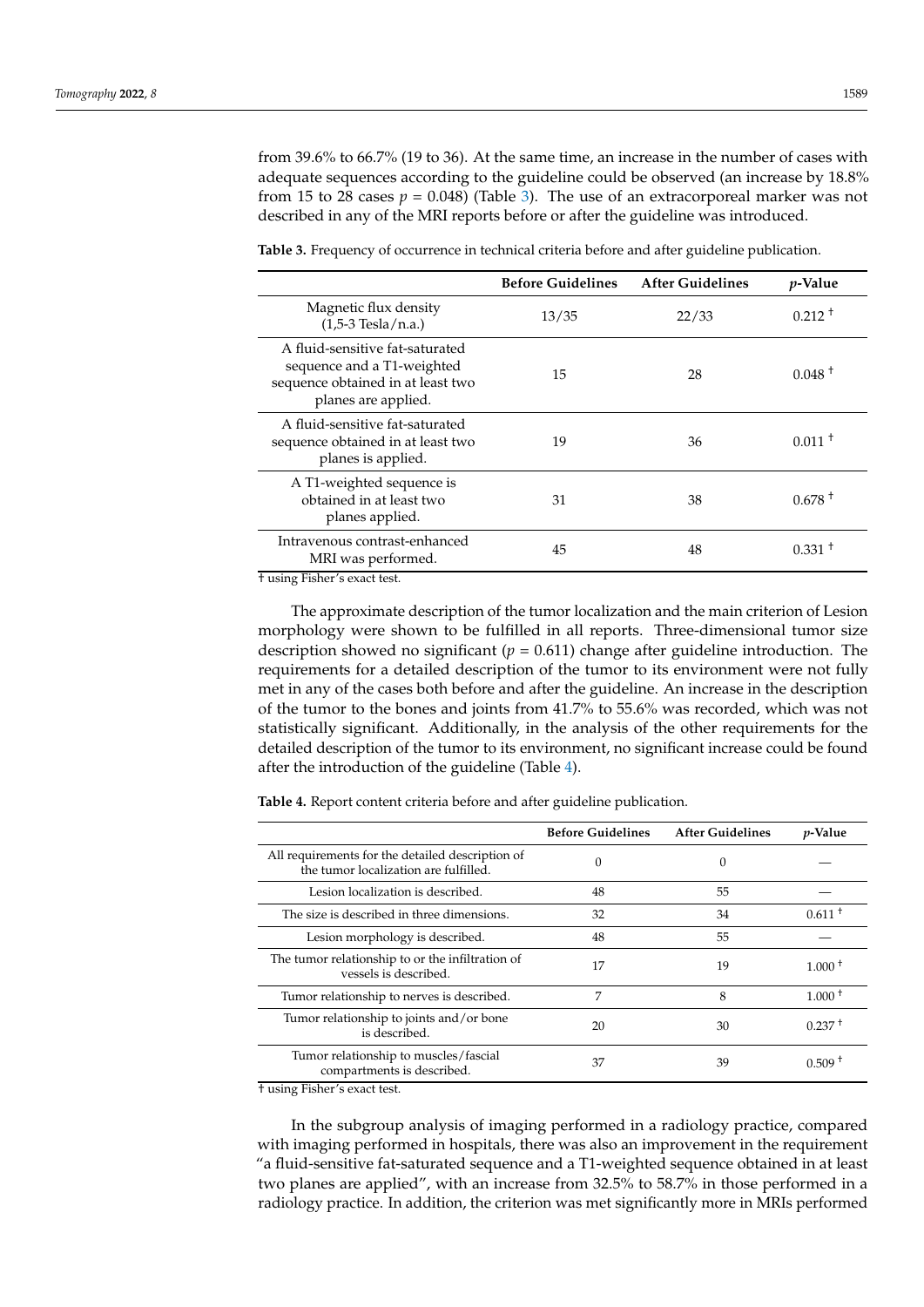in a radiology practice than in hospitals ( $p = 0.025$ ). The technical criterion "a fluid-sensitive fat-saturated sequence obtained in at least two planes is applied" also showed an increase of 31.4% in private radiology practices after guideline introduction (Table [5\)](#page-4-0).

<span id="page-4-0"></span>**Table 5.** Subgroup analysis of technical criteria of the whole collective.

| <b>Before Guideline</b>                                                                                                | Hospital       | <b>Private Office</b> | <i>p</i> -Value |
|------------------------------------------------------------------------------------------------------------------------|----------------|-----------------------|-----------------|
| Magnetic flux density<br>$(1,5-3$ Tesla/n.a.)                                                                          | 4/4            | 9/31                  | $0.114 +$       |
| A fluid-sensitive fat-saturated sequence and a<br>T1-weighted sequence obtained in at least two planes<br>are applied. | 2              | 13                    | $0.679 +$       |
| A fluid-sensitive fat-saturated sequence obtained in at<br>least two planes is applied.                                | 2              | 17                    | $0.361 +$       |
| A T1-weighted sequence is obtained in at least two<br>planes applied.                                                  | 7              | 24                    | $0.142 +$       |
| Intravenous contrast-enhanced MRI was performed.                                                                       | 7              | 38                    | $0.429 +$       |
| <b>After Guideline</b>                                                                                                 |                |                       |                 |
| Magnetic flux density<br>$(1.5-3$ Tesla/n.a)                                                                           | 3/6            | 19/27                 | $0.658 +$       |
| A fluid-sensitive fat-saturated sequence and a<br>T1-weighted sequence obtained in at least two planes<br>are applied. | 9              | 46                    |                 |
| A fluid-sensitive fat-saturated sequence obtained in at<br>least two planes is applied.                                | 1              | 27                    | $0.010 +$       |
| A T1-weighted sequence is obtained in at least two<br>planes applied.                                                  | $\overline{2}$ | 34                    | $0.003 +$       |
| Intravenous contrast-enhanced MRI was performed.                                                                       | 4              | 34                    | $0.083 +$       |

† using Fisher's exact test.

The approximate description of tumor location and the main criteria of lesion morphology were also considered to be met in the subgroup analysis in all reports. A non-significant increase  $(p = 0.470)$  of 18.1% was observed when the three-dimensional size of the mass was specified in the hospital subgroup after the introduction of the guideline. Neither before nor after the introduction of the guidelines were the requirements for the findings regarding the detailed relationship of the mass to its surroundings fully met.

The criterion describing tumor relationship to joint and/or bone was significant and frequently fulfilled in the diagnostic performed after the guideline in a radiological office compared with the hospitals ( $p = 0.038$ ). In addition, this criterion was found to be nonsignificantly ( $p = 0.510$ ) less fulfilled in the hospitals, by 30.6%, after the introduction of the guideline. In all other requirements, no significant change could be detected after the introduction of the guideline (Table [6\)](#page-4-1).

<span id="page-4-1"></span>**Table 6.** Subgroup analysis of report criteria of the whole collective.

| <b>Before Guideline</b>                                                                   | Hospital | <b>Private Office</b> | <i>p</i> -Value    |
|-------------------------------------------------------------------------------------------|----------|-----------------------|--------------------|
| All requirements for the detailed description of<br>the tumor localization are fulfilled. | 8        | 40                    |                    |
| Lesion localization is described.                                                         | 8        | 40                    |                    |
| The size is described in three dimensions.                                                | 3        | 29                    | $0.058 +$          |
| Lesion morphology is described.                                                           | 8        | 40                    |                    |
| The tumor relationship to or the infiltration of<br>vessels is described.                 | 4        | 13                    | $0.350 +$          |
| Tumor relationship to nerves is described.                                                |          | 6                     | $0.856 +$          |
| Tumor relationship to joints and/or bone<br>is described.                                 | 6        | 14                    | 0.038 <sup>†</sup> |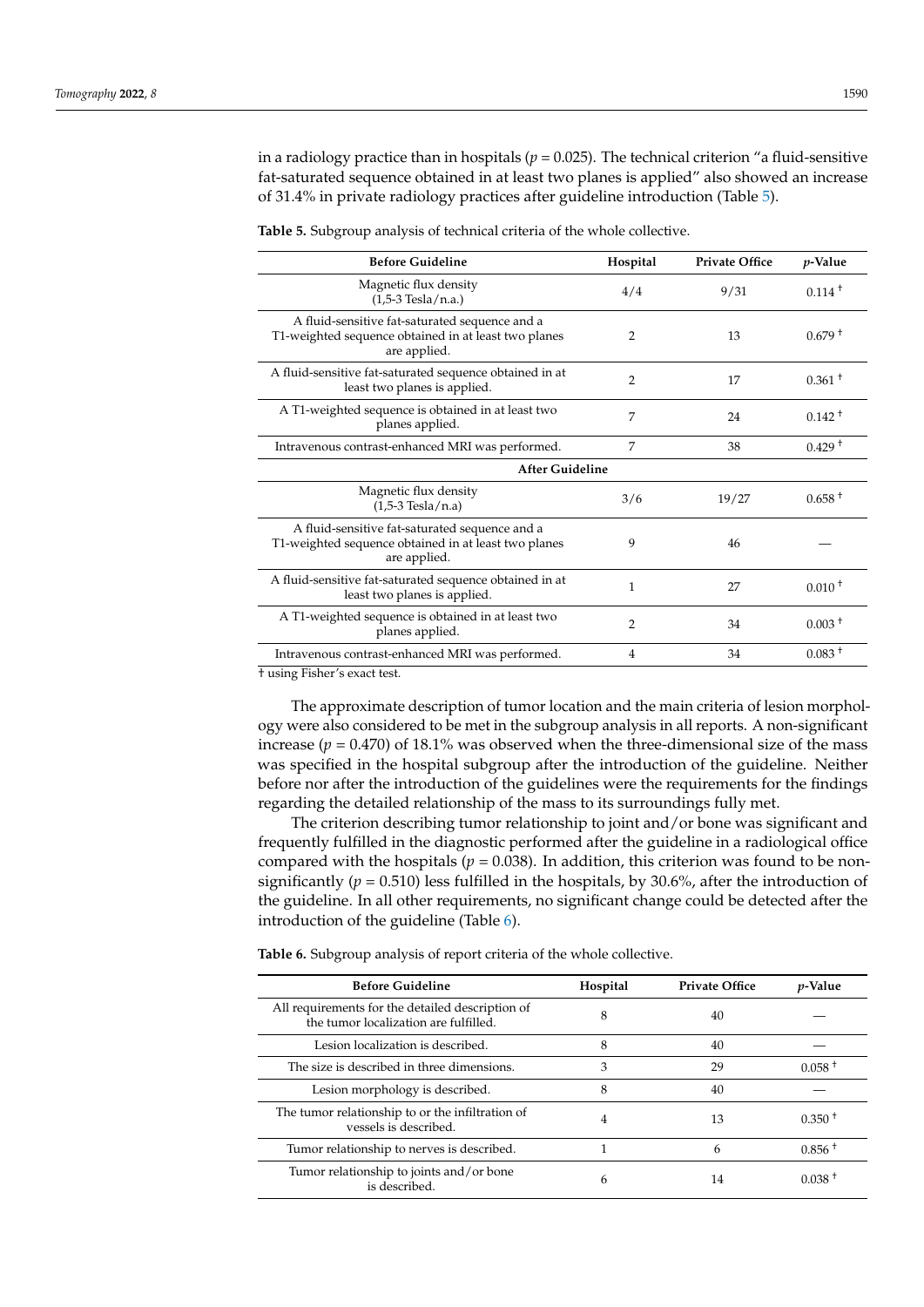| <b>Before Guideline</b>                                                                   | Hospital               | <b>Private Office</b> | <i>p</i> -Value |
|-------------------------------------------------------------------------------------------|------------------------|-----------------------|-----------------|
| Tumor relationship to<br>muscles/fascial/compartments is described.                       | 7                      | 30                    | $0.447 +$       |
|                                                                                           | <b>After Guideline</b> |                       |                 |
| All requirements for the detailed description of<br>the tumor localization are fulfilled. | 9                      | 46                    |                 |
| Lesion localization is described.                                                         | 9                      | 46                    |                 |
| The Size is described in three dimensions.                                                | 5                      | 29                    | $0.675 +$       |
| Lesion morphology is described.                                                           | 9                      | 46                    |                 |
| The tumor relationship to or the infiltration of<br>vessels is described.                 | 5                      | 14                    | $0.151 +$       |
| Tumor relationship to nerves is described.                                                | 1                      | 7                     | $0.752 +$       |
| Tumor relationship to joints and/or bone<br>is described.                                 | 4                      | 26                    | $0.510 +$       |
| Tumor relationship to<br>muscles/fascial/compartments is described.                       | 7                      | 32                    | $0.623 +$       |

**Table 6.** *Cont.*

† using Fisher's exact test.

#### **4. Discussion**

Regarding our hypothesis, we have to state that the introduction of the ESSR guideline did not lead to a uniform implementation of this guideline by radiologists in either private practice or hospitals. Only the recommended MR imaging sequences show a preliminary application of the guideline recommendation. However, all other technical and descriptive recommendations are largely unapplied. In contrast to the literature, our analysis did not show better compliance with the criteria in a hospital [\[19,](#page-7-9)[20\]](#page-7-10). Jansen-Landheer et al. attributed the increase in guideline compliance to the centralization of tumor cases in university hospitals. However, it was also due to the widespread knowledge of the national guideline after publication and the prerelease of partial results of the study to the participating hospitals [\[20\]](#page-7-10). Furthermore, it could be shown that the quality of diagnostics is not influenced by the larger number of cases in tumor centers. Smaller clinics that adhere to the guidelines could also achieve comparable results [\[21\]](#page-7-11). It was also demonstrated that the quality of the request significantly influences the quality of the report [\[22\]](#page-7-12).

In our analysis, the rather general MRI request "unclear swelling or unclear pain" was the most frequent. This unspecific request is not directly indicative of an oncological issue and does not suggest that malignancy might be of the matter.

Early diagnosis has been shown to be critical for survival, as survival depends on the age at diagnosis, tumor size, and grading [\[23\]](#page-7-13). In our evaluation, tumor size was not reported in approximately 33–39%. However, the lack of information can have drastic or even life-threatening consequences for the further course of the disease. Grimer et al. were able to show that the probability of metastasis increases with increasing tumor size in sarcomas. Even in the absence of metastasis, they showed that tumor size significantly affects the outcome regardless of other factors [\[24\]](#page-7-14). A delay of about 5–7 months between the first symptoms and the final diagnosis was found in the UK [\[25](#page-7-15)[,26\]](#page-7-16). A delayed diagnostics and subsequent therapy of soft tissue sarcomas are resulting in reduced 5-year-survival [\[23](#page-7-13)[,27\]](#page-7-17). Therefore, George et al. recommended a detailed British guideline [\[26\]](#page-7-16). There are several international guidelines for the treatment and diagnosis of soft tissue tumors. Most of them only recommend the imaging technique without further report specifications [\[28–](#page-7-18)[32\]](#page-7-19). The ESSR guideline is the most detailed in describing the required imaging criteria. On the one hand, this detailed description could be understood as an inflexible and rigid set of rules that serve to create legal liability and as possibly restricting the unbiased image evaluation of radiologists. On the other hand, it has been shown that the use of strict guidelines helps the treating physician and radiologist to follow the guideline and to provide high-quality diagnoses [\[33–](#page-8-0)[36\]](#page-8-1). It was shown that, regarding structured reports in comparison to free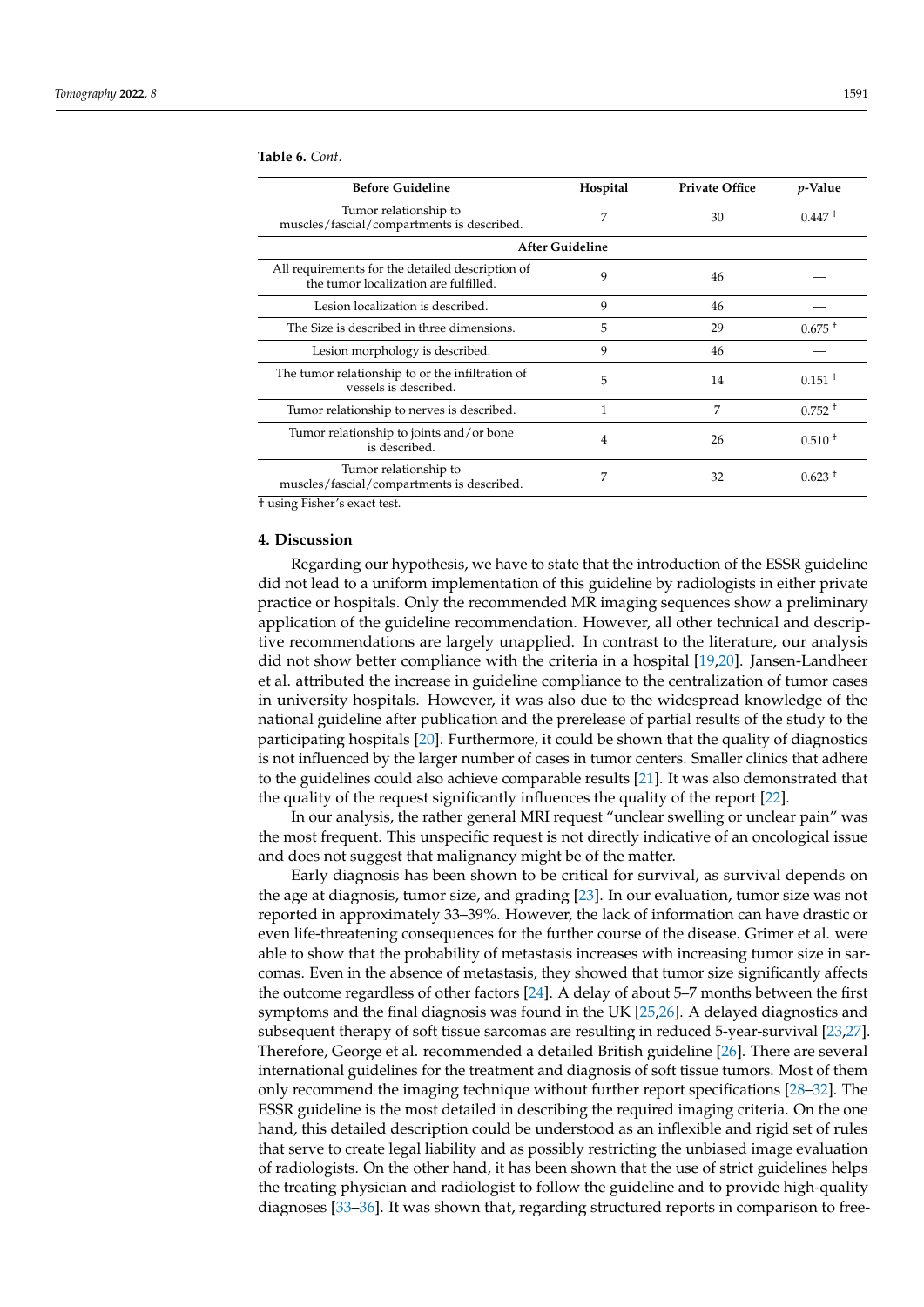text reports the surgeon could make the statement that he had enough information for an operation only on the report basis, in 90% of the cases. In comparison, with free-text reports, this was only the case in about 30% [\[37–](#page-8-2)[39\]](#page-8-3).

In our opinion, the decision on the concept of therapy should never be made without self-study of the images. However, this does not relieve the radiologist colleague of responsibility since the findings of the specialist for imaging diagnostics are guiding. The report is not just important for therapy discission; it is also important for further diagnosis, as the pathologist will also take it into consideration [\[40\]](#page-8-4). Interdisciplinary discussions of the images as they occur in tumor conferences help to discuss the therapy-relevant questions. However, a wrong conclusion due to insufficient information may lead to the case not being presented on a tumor board.

In pathology, a reference pathologist has been introduced as an instrument of quality assurance for rare or diagnostically difficult diseases [\[41\]](#page-8-5). Wimber et al. showed that, in prostate carcinomas, a second radiologist specialized in oncology arrived at a different diagnosis than the first evaluator in 30% of cases and agreed with the histological diagnosis in 86% [\[42\]](#page-8-6). Therefore, in the authors' opinion, the introduction of a reference radiologist could also be useful for soft tissue tumors.

#### **5. Conclusions**

In summary, this study shows that the implementation of the ESSR guideline is not followed by the majority of private and hospital radiologists. When applied, it is only for the recommended MR imaging sequences, while all other technical recommendations are mostly neglected. However, the requesting clinical physician should also phrase the MRI request with great care since it can influence the MRI diagnosis.

However, this statement is limited to the Hamburg area and a resulting limited number of cases. In the future, European multicenter studies should be designed to re-examine this statement.

**Author Contributions:** K.-H.F., M.P., C.S. and A.K. conceived the project, the main conceptual ideas, and the proof sketch. A.B. conducted the statistical analysis and co-wrote the manuscript. S.W. and A.K. wrote the manuscript and performed the data analysis. J.S. performed the data analysis. All authors discussed the results and contributed to the final manuscript. All authors have read and agreed to the published version of the manuscript.

**Funding:** This research received no external funding.

**Institutional Review Board Statement:** Patient consent was waived because of the retrospective nature of the study and anonymously used data for analysis.

**Informed Consent Statement:** Patient consent was waived because of the retrospective nature of the study and anonymously used data for analysis.

**Data Availability Statement:** The data presented in this study are available on request from the corresponding author.

**Acknowledgments:** In great memory of Alexej Barg.

**Conflicts of Interest:** The authors declare no conflict of interest.

## **References**

- <span id="page-6-0"></span>1. Lahat, G.; Tuvin, D.; Wei, C.; Anaya, D.; Bekele, B.; Lazar, A.; Pisters, P.W.; Lev, D.; Pollock, R. New perspectives for staging and prognosis in soft tissue sarcoma. *Ann. Surg. Oncol.* **2008**, *15*, 2739–2748. [\[CrossRef\]](http://doi.org/10.1245/s10434-008-9970-6) [\[PubMed\]](http://www.ncbi.nlm.nih.gov/pubmed/18521685)
- <span id="page-6-1"></span>2. Weitz, J.r.; Antonescu, C.R.; Brennan, M.F. Localized extremity soft tissue sarcoma: Improved knowledge with unchanged survival over time. *J. Clin. Oncol.* **2003**, *21*, 2719–2725. [\[CrossRef\]](http://doi.org/10.1200/JCO.2003.02.026) [\[PubMed\]](http://www.ncbi.nlm.nih.gov/pubmed/12860950)
- <span id="page-6-2"></span>3. Bannasch, H.; Eisenhardt, S.U.; Grosu, A.-L.; Heinz, J.; Momeni, A.; Stark, G.B. The diagnosis and treatment of soft tissue sarcomas of the limbs. *Dtsch. Ärzteblatt Int.* **2011**, *108*, 32–38. [\[CrossRef\]](http://doi.org/10.3238/arztebl.2011.0032) [\[PubMed\]](http://www.ncbi.nlm.nih.gov/pubmed/21286000)
- <span id="page-6-3"></span>4. Cormier, J.N.; Pollock, R.E. Soft tissue sarcomas. *CA A Cancer J. Clin.* **2004**, *54*, 94–109. [\[CrossRef\]](http://doi.org/10.3322/canjclin.54.2.94) [\[PubMed\]](http://www.ncbi.nlm.nih.gov/pubmed/15061599)
- 5. van Vliet, M.; Kliffen, M.; Krestin, G.; Van Dijke, C. Soft tissue sarcomas at a glance: Clinical, histological, and MR imaging features of malignant extremity soft tissue tumors. *Eur. Radiol.* **2009**, *19*, 1499–1511. [\[CrossRef\]](http://doi.org/10.1007/s00330-008-1292-3)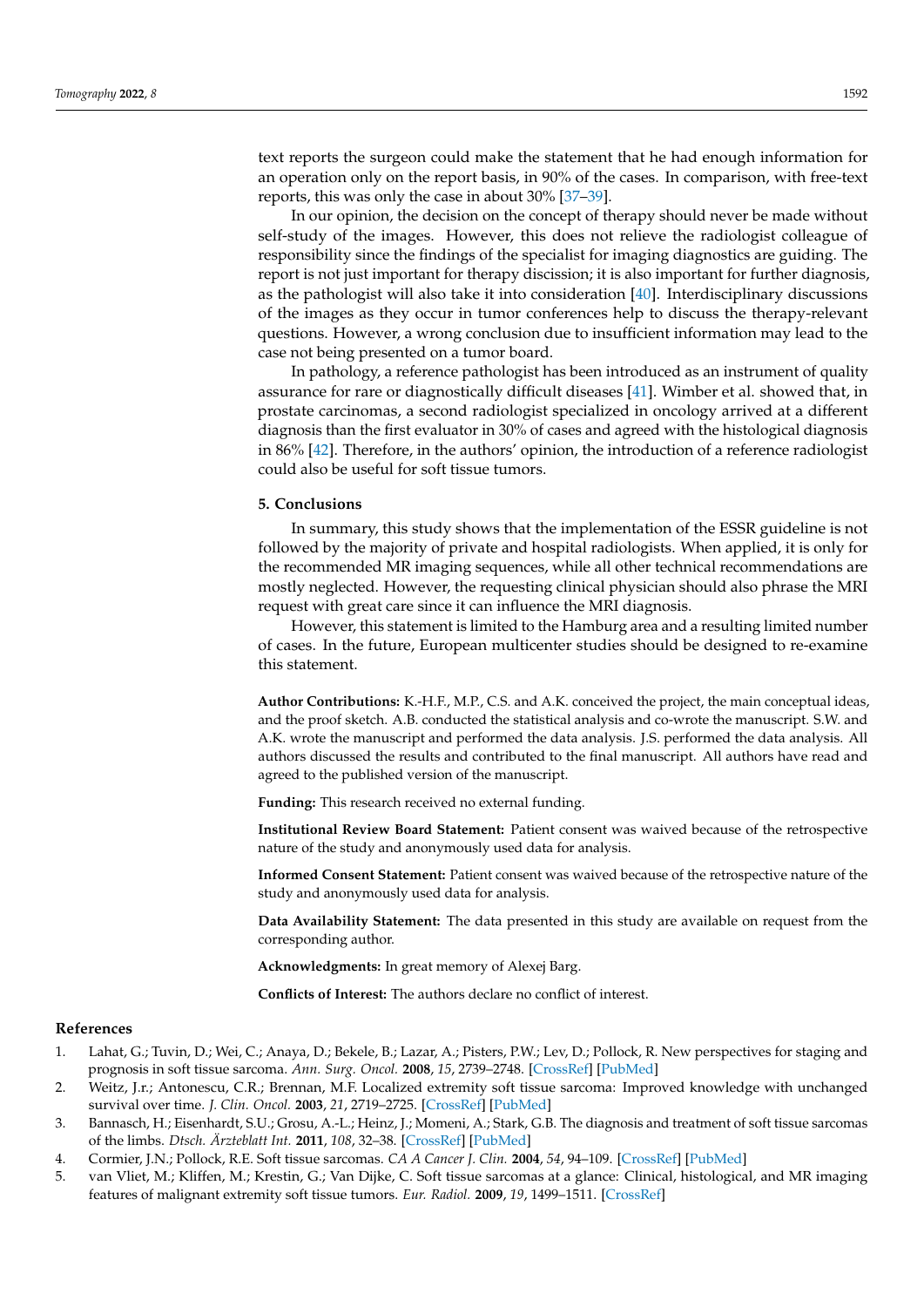- <span id="page-7-0"></span>6. Polo, M.D.L.H.; Dick, E.; Bhumbra, R.; Pollock, R.; Sandhu, R.; Saifuddin, A. Surgical considerations when reporting MRI studies of soft tissue sarcoma of the limbs. *Skelet. Radiol.* **2017**, *46*, 1667–1678. [\[CrossRef\]](http://doi.org/10.1007/s00256-017-2745-z)
- <span id="page-7-7"></span>7. Vanhoenacker, F.M.; Sint-Maarten, A.Z.; Vilanova, J.C. Soft tissue tumors in adults: ESSR-approved guidelines for diagnostic imaging. *Semin. Musculoskelet. Radiol.* **2015**, *19*, 475–482. [\[CrossRef\]](http://doi.org/10.1055/s-0036-1572350)
- 8. Dalinka, M.; Zlatkin, M.; Chao, P.; Kricun, M.; Kressel, H. The use of magnetic resonance imaging in the evaluation of bone and soft-tissue tumors. *Radiol. Clin. N. Am.* **1990**, *28*, 461–470.
- <span id="page-7-1"></span>9. Demas, B.; Heelan, R.; Lane, J.; Marcove, R.; Hajdu, S.; Brennan, M. Soft-tissue sarcomas of the extremities: Comparison of MR and CT in determining the extent of disease. *Am. J. Roentgenol.* **1988**, *150*, 615–620. [\[CrossRef\]](http://doi.org/10.2214/ajr.150.3.615)
- <span id="page-7-2"></span>10. Lehnhardt, M.; Daigeler, A.; Homann, H.; Hauser, J.; Langer, S.; Steinsträßer, L.; Soimaru, C.; Puls, A.; Steinau, H. Die Bedeutung von Referenzzentren in Diagnose und Therapie von Weichgewebssarkomen der Extremitäten. *Der Chir.* **2009**, *80*, 341–347. [\[CrossRef\]](http://doi.org/10.1007/s00104-008-1562-2)
- 11. Pollack, A.; Zagars, G.K.; Goswitz, M.S.; Pollock, R.A.; Feig, B.W.; Pisters, P.W. Preoperative vs. postoperative radiotherapy in the treatment of soft tissue sarcomas: A matter of presentation. *Int. J. Radiat. Oncol. \* Biol. \* Phys.* **1998**, *42*, 563–572. [\[CrossRef\]](http://doi.org/10.1016/S0360-3016(98)00277-6)
- <span id="page-7-3"></span>12. Gilbert, N.F.; Cannon, C.P.; Lin, P.P.; Lewis, V.O. Soft-tissue sarcoma. *J. Am. Acad. Orthop. Surg.* **2009**, *17*, 40–47. [\[CrossRef\]](http://doi.org/10.5435/00124635-200901000-00006) [\[PubMed\]](http://www.ncbi.nlm.nih.gov/pubmed/19136426)
- <span id="page-7-4"></span>13. Pretell-Mazzini, J.; Barton, M.D., Jr.; Conway, S.A.; Temple, H.T. Unplanned excision of soft-tissue sarcomas: Current concepts for management and prognosis. *J. Bone Jt. Surg. Am.* **2015**, *97*, 597–603. [\[CrossRef\]](http://doi.org/10.2106/JBJS.N.00649) [\[PubMed\]](http://www.ncbi.nlm.nih.gov/pubmed/25834085)
- 14. Gutierrez, J.C.; Perez, E.A.; Moffat, F.L.; Livingstone, A.S.; Franceschi, D.; Koniaris, L.G. Should soft tissue sarcomas be treated at high-volume centers?: An analysis of 4205 patients. *Ann. Surg.* **2007**, *245*, 952. [\[CrossRef\]](http://doi.org/10.1097/01.sla.0000250438.04393.a8) [\[PubMed\]](http://www.ncbi.nlm.nih.gov/pubmed/17522521)
- 15. Paszat, L.; O'Sullivan, B.; Bell, R.; Bramwell, V.; Groome, P.; Mackillop, W.; Bartfay, E.; Holowaty, E. Processes and outcomes of care for soft tissue sarcoma of the extremities. *Sarcoma* **2002**, *6*, 19–26. [\[CrossRef\]](http://doi.org/10.1080/13577140220127521)
- <span id="page-7-5"></span>16. Stiller, C.A. Centralised treatment, entry to trials and survival. *Br. J. Cancer* **1994**, *70*, 352–362. [\[CrossRef\]](http://doi.org/10.1038/bjc.1994.306)
- <span id="page-7-6"></span>17. Grimshaw, J.M.; Russell, I.T. Effect of clinical guidelines on medical practice: A systematic review of rigorous evaluations. *Lancet* **1993**, *342*, 1317–1322. [\[CrossRef\]](http://doi.org/10.1016/0140-6736(93)92244-N)
- <span id="page-7-8"></span>18. Weiss, S.; Korthaus, A.; Baumann, N.; Yamamura, J.; Spiro, A.S.; Lübke, A.M.; Frosch, K.-H.; Schlickewei, C.; Priemel, M. Musculoskeletal soft-tissue sarcoma: Quality assessment of initial MRI reports shows frequent deviation from ESSR guidelines. *Diagnostics* **2021**, *11*, 695. [\[CrossRef\]](http://doi.org/10.3390/diagnostics11040695)
- <span id="page-7-9"></span>19. Nijhuis, P.H.; Schaapveld, M.; Otter, R.; Hoekstra, H.J. Soft tissue sarcoma—compliance with guidelines. *Cancer Interdiscip. Int. J. Am. Cancer Soc.* **2001**, *91*, 2186–2195. [\[CrossRef\]](http://doi.org/10.1002/1097-0142(20010601)91:11<2186::AID-CNCR1248>3.0.CO;2-3)
- <span id="page-7-10"></span>20. Jansen-Landheer, M.; Krijnen, P.; Oostindiër, M.; Kloosterman-Boele, W.; Noordijk, E.; Nooij, M.; Steup, W.; Taminiau, A.; Vree, R.; Hogendoorn, P. Improved diagnosis and treatment of soft tissue sarcoma patients after implementation of national guidelines: A population-based study. *Eur. J. Surg. Oncol.* **2009**, *35*, 1326–1332. [\[CrossRef\]](http://doi.org/10.1016/j.ejso.2009.05.002)
- <span id="page-7-11"></span>21. Bagaria, S.P.; Chang, Y.-H.; Gray, R.J.; Ashman, J.B.; Attia, S.; Wasif, N. Improving long-term outcomes for patients with extraabdominal soft tissue sarcoma regionalization to high-volume centers, improved compliance with guidelines or both? *Sarcoma* **2018**, *2018*, 8141056. [\[CrossRef\]](http://doi.org/10.1155/2018/8141056) [\[PubMed\]](http://www.ncbi.nlm.nih.gov/pubmed/29849479)
- <span id="page-7-12"></span>22. Olthof, A.; Borstlap, J.; Roeloffzen, W.; van Ooijen, P. Improvement of radiology reporting in a clinical cancer network: Impact of an optimised multidisciplinary workflow. *Eur. Radiol.* **2018**, *28*, 4274–4280. [\[CrossRef\]](http://doi.org/10.1007/s00330-018-5427-x) [\[PubMed\]](http://www.ncbi.nlm.nih.gov/pubmed/29679214)
- <span id="page-7-13"></span>23. Singer, S.; Corson, J.M.; Gonin, R.; Labow, B.; Eberlein, T.J. Prognostic factors predictive of survival and local recurrence for extremity soft tissue sarcoma. *Ann. Surg.* **1994**, *219*, 165. [\[CrossRef\]](http://doi.org/10.1097/00000658-199402000-00008) [\[PubMed\]](http://www.ncbi.nlm.nih.gov/pubmed/8129487)
- <span id="page-7-14"></span>24. Grimer, R.J. Size matters for sarcomas! *Ann. R. Coll. Surg. Engl.* **2006**, *88*, 519–524. [\[CrossRef\]](http://doi.org/10.1308/003588406X130651)
- <span id="page-7-15"></span>25. van Geel, A.; Wyrdeman, H.; Seynaeve, C.; Hogendoorn, P.; Bongaerts, A.; Molenaar, W.; Nederlandse, W.W. Practice guideline 'Diagnostic techniques for soft tissue tumours and treatment of soft tissue sarcomas (revision)'. *Ned. Tijdschr. Voor Geneeskd.* **2005**, *149*, 924–928.
- <span id="page-7-16"></span>26. George, A.; Grimer, R. Early symptoms of bone and soft tissue sarcomas: Could they be diagnosed earlier? *Ann. R. Coll. Surg. Engl.* **2012**, *94*, 261–266. [\[CrossRef\]](http://doi.org/10.1308/003588412X13171221590016)
- <span id="page-7-17"></span>27. Potter, B.K.; Adams, S.C.; Pitcher, J.D., Jr.; Temple, H.T. Local recurrence of disease after unplanned excisions of high-grade soft tissue sarcomas. *Clin. Orthop. Relat. Res.* **2008**, *466*, 3093–3100. [\[CrossRef\]](http://doi.org/10.1007/s11999-008-0529-4)
- <span id="page-7-18"></span>28. Grimer, R.; Judson, I.; Peake, D.; Seddon, B. Guidelines for the management of soft tissue sarcomas. *Sarcoma* **2010**, *2010*, 506182. [\[CrossRef\]](http://doi.org/10.1155/2010/506182)
- 29. Kransdorf, M.J.; Murphey, M.D.; Wessell, D.E.; Cassidy, R.C.; Czuczman, G.J.; Demertzis, J.L.; Lenchik, L.; Motamedi, K.; Pierce, J.L.; Sharma, A. ACR Appropriateness criteria® soft-tissue masses. *J. Am. Coll. Radiol.* **2018**, *15*, S189–S197. [\[CrossRef\]](http://doi.org/10.1016/j.jacr.2018.03.012)
- 30. Casali, P.G.; Abecassis, N.; Aro, H.T.; Bauer, S.; Biagini, R.; Bielack, S.; Bonvalot, S.; Boukovinas, I.; Bovee, J.; Brodowicz, T.; et al. Soft tissue and visceral sarcomas: ESMO-EURACAN Clinical Practice Guidelines for diagnosis, treatment and follow-up. *Ann. Oncol.* **2018**, *29*, iv268–iv269. [\[CrossRef\]](http://doi.org/10.1093/annonc/mdy321)
- 31. Dangoor, A.; Seddon, B.; Gerrand, C.; Grimer, R.; Whelan, J.; Judson, I. UK guidelines for the management of soft tissue sarcomas. *Clin. Sarcoma Res.* **2016**, *6*, 20. [\[CrossRef\]](http://doi.org/10.1186/s13569-016-0060-4) [\[PubMed\]](http://www.ncbi.nlm.nih.gov/pubmed/27891213)
- <span id="page-7-19"></span>32. Mayerson, J.L.; Scharschmidt, T.J.; Lewis, V.O.; Morris, C.D. Diagnosis and management of soft-tissue masses. *J. Am. Acad. Orthop. Surg.* **2014**, *22*, 742–750. [\[CrossRef\]](http://doi.org/10.5435/JAAOS-22-11-742) [\[PubMed\]](http://www.ncbi.nlm.nih.gov/pubmed/25344599)